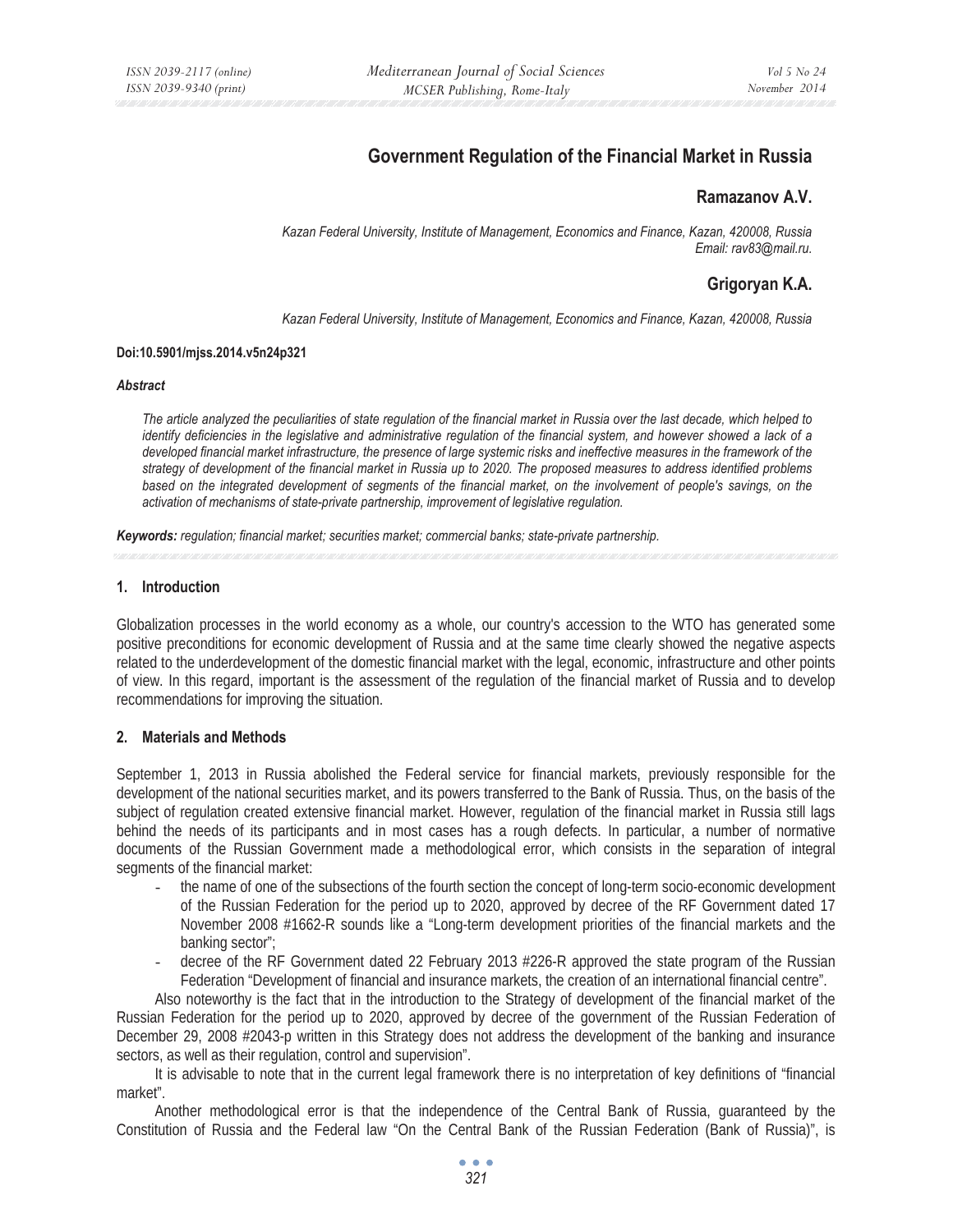| ISSN 2039-2117 (online) | Mediterranean Journal of Social Sciences | Vol 5 No 24   |
|-------------------------|------------------------------------------|---------------|
| ISSN 2039-9340 (print)  | MCSER Publishing, Rome-Italy             | November 2014 |

disturbed by the fact that the government currently attend meetings of the Central Bank with the right of deliberative vote and, in the Board of Directors of the Central Bank of Russia, involving members of the government.

Thus, the concentration within a single body of authority for regulation of the entire national financial market on the background of pronounced trends on strengthening the vertical of power in the country, in our opinion, will lead to increased risk of loss of independence on the part of the Bank of Russia.

Analysis of a substantial part of the relevant regulatory documents adopted by the Government of the Russian Federation, showed their fragmentation and lack of coordination among themselves, the absence of real measures to promote the development of Russia's financial market, focus on attracting foreign investment.

The development of the domestic financial system is difficult because of various negative factors, such as the crisis phenomena in the economy, the predominance of speculative transactions orientation, lack of proper regulation by the state.

State regulation of investment activity participants in the financial system should focus not only on regulatory activities, but also to promote the development of appropriate infrastructure and tools that constitute the basis for an effective mechanism for the reallocation of investment resources.

Today in Russia the infrastructure of the securities market is actually only the Moscow exchange (MICEX-RTS). Other auction organizers licensed stock exchange, focused on the organization of trading in commodity assets. The rapid economic development of the Russian economy is largely dependent on the investment activity of its subjects, regulation which may lead to the restriction, and an expansion of this activity. Recent years are characterized by the expansion of commercial banks in the securities market, and unnecessary government regulation can reduce the positive effects of these operations. A study conducted by a group of foreign authors showed that the effect of government support of the banking sector may be different [7].

According to the Strategy of development of the financial market of Russia up to 2020, the securities market will be a priority segment of state influence.

Unsustainable development of the Russian economy raises controversial issues about the effectiveness of monetary policy implementation by the bodies of state regulation and supervision. In this regard, it is important to assess the role of the Bank of Russia as of the mega-regulator of the financial system and the search directions by increasing the role of Bank of Russia in the sustainable development of the financial and credit system. At the same time it should be noted that a number of foreign authors, for example, Saktinil Roy, David M. Kemme believe that the occurrence of banking crises is only weakly dependent on the deregulation of the financial system [8].

Analysis of the implementation of monetary policy by the Bank of Russia for the period from 2011 to 2013 showed a preferential orientation of the main Bank on inflation targeting and risk management in the banking sector. From the point of view of the Bank of Russia this policy will promote sustainable economic growth, improving people's welfare and financial stability of commercial banks.

To evaluate the effectiveness of the monetary policy of the Bank of Russia is comparable main macroeconomic indicators on the basis of information of the Central Bank of the Russian Federation and the Federal service of state statistics, documents of the Government of the Russian Federation. The obtained data will display in tabular form (table 1).

| Indicator name                                                                                                                            |      | 2011 2012   | Growth rate<br>(2012/2011) | 2013                          | Growth rate<br>(2013/2012) |
|-------------------------------------------------------------------------------------------------------------------------------------------|------|-------------|----------------------------|-------------------------------|----------------------------|
| Inflation, %                                                                                                                              | 6.1  | 6,6         | 108.19                     | 5,5                           | 83,33                      |
| The discount rate of the Bank of Russia (average), %                                                                                      | 8.25 | 8.25        | 100,00                     | 8,25                          | 100,00                     |
| Gross domestic product, %                                                                                                                 |      | 3.4         | 79,07                      | $\mathfrak{D}$                | 58,82                      |
| The subsistence minimum in the Russian Federation in the 1st<br>quarter of the year, rubles                                               |      | 6473 6307   | 97.43                      | 7095                          | 112.49                     |
| The average salary in Russia, rubles                                                                                                      |      | 2309126690  | 115,58                     | 27339,4 (на 1<br>кв. 2013 г.) |                            |
| The average exchange rate of 1 US dollar (01 January), rubles                                                                             |      | 30,35 32,19 | 106,06                     | 30,37                         | 94,35                      |
| The number of credit institutions licensed to conduct banking<br>operations - total (beginning of year)                                   | 1012 | 978         | 96.64                      | 956                           | 97.75                      |
| The number of credit institutions with foreign participation in the<br>share capital, carrying out banking operations (beginning of year) | 220  | 230         | 104.54                     | 244                           | 106,08                     |

**Table 1.** Dynamics of macroeconomic indicators for the evaluation of monetary policy the Bank of Russia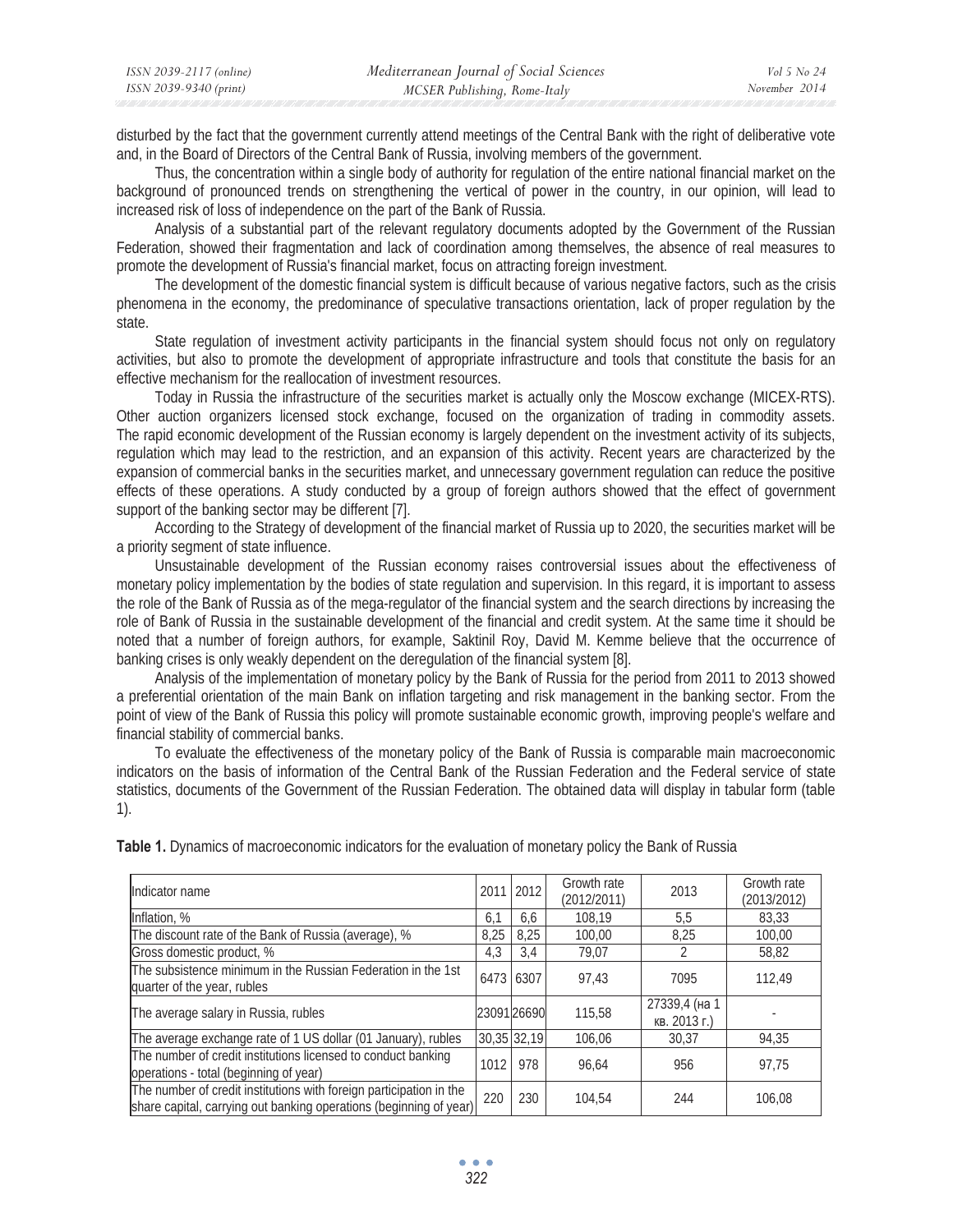| ISSN 2039-2117 (online) | Mediterranean Journal of Social Sciences | Vol 5 No 24   |
|-------------------------|------------------------------------------|---------------|
| ISSN 2039-9340 (print)  | MCSER Publishing, Rome-Italy             | November 2014 |

In table 1 according to indicators such as inflation and GDP data for 2013 shows the average predicted values. Presented in the table 1 data among the negative factors in the development of the domestic economy, we note the following:

- in 2012, compared with 2011 increased inflation 8,19%, decreased standard of living for citizens by 2.57%, increased the dollar on 6,06%;
- in the first quarter of 2013 compared with the first quarter of 2012 there was a significant increase in the cost of living for the citizens; for the period from 2011 to 2013 is the refinancing rate unchanged;
- sequential decline in GDP in the dynamics.

The analysis also helped to identify and positive factors: is expected in 2013, the reduction of inflation on 16,67%;

- the increase in average wages (in dynamics from 2011 to 2013);
- reduction on  $01.01.2013$  the dollar on the  $5.65\%$ ;
- reduce the number of credit institutions licensed to conduct banking operations (in dynamics from 2011 to 2013);
- increase in the number of credit institutions with foreign participation in the share capital having the right to conduct banking operations (at the beginning of each accounting year).

It is obvious that the Central Bank of the Russian Federation may not affect the average wage in the Russian Federation and on the subsistence minimum, while 2012 is characterized by a significant increase in the level of inflation and the exchange rate of the ruble against the dollar.

Saving in the dynamics between 2011 and 2013, the refinancing rate, the reduction in the number of credit institutions licensed to conduct banking operations and the increase in the number of credit institutions with foreign participation in the share capital having the right to conduct banking operations, confirms the stability of the Bank of Russia's policy aimed at maintaining financial stability of commercial banks. The increase in the share of credit institutions with foreign capital we associate with the entry of Russia in 2012, the WTO, and the decrease in the number of credit institutions licensed to conduct banking operations - with the increase of own capital requirements of banks in connection with the tightening of rules of Basel and the corresponding amendments to the banking legislation of Russia.

In fact, we observed a shift of focus the Bank of Russia's policy towards the supervision of financial sustainability of the banking sector. Thus the actions of the Central Bank of the Russian Federation for ensuring sustainable economic growth, improving people's welfare are extremely inefficient. We believe it is necessary to develop recommendations for enhancing the role of the Bank of Russia in the sustainable development of the domestic economy.

## **3. Results and Discussion**

In our opinion, to develop a composite segments of the financial market, consisting of insurance, foreign exchange, stock, banking markets, it is necessary in the relationship and comprehensively. In the last decade in the global financial market is the symbiosis of its separate parts, which generates the appropriate financial tools.

Accordingly, the efficiency of financial market development will depend on the uniform development of all its segments. Display this dependence by the formula:

 $E$ fm =  $E$ im +  $E$ sm +  $E$ bm +  $etc.$  (1),

Efm – efficiency of financial market development;

Eim – efficiency of development of insurance market;

Esm – efficiency of stock market development;

Ebm – efficiency of development of the banking market;

etc. – effectiveness of other segments of the financial market.

We believe it is necessary to create a regional stock exchanges, for example, under the Federal districts, which should encourage and accelerate the economic growth of the country as a whole. On the regional stock exchanges to appeal should only be allowed securities regional issuers, while important is involvement in the stock market funds households.

A similar position on the need for the development of regions contained in the research of scholars such as Bagautdinova N.G., Gafurov I.R., Kalenskaya N.V., Novenkova A.Z. [3] and Pesaran M.H., Schuermann T., Weiner S.M. [4], and Gadelshina L., Vakhitova T., etc. [5].

As world experience has shown that the securities market allows for more efficient allocation of financial resources between actors in the economy, the development of regional stock exchanges, in our opinion, will accelerate the process of economic development of our country. In this case, the formula 1 can be transformed as follows:

 $E$ fm =  $E$ im +  $E$ rsm +  $E$ bm +  $etc.$  (2),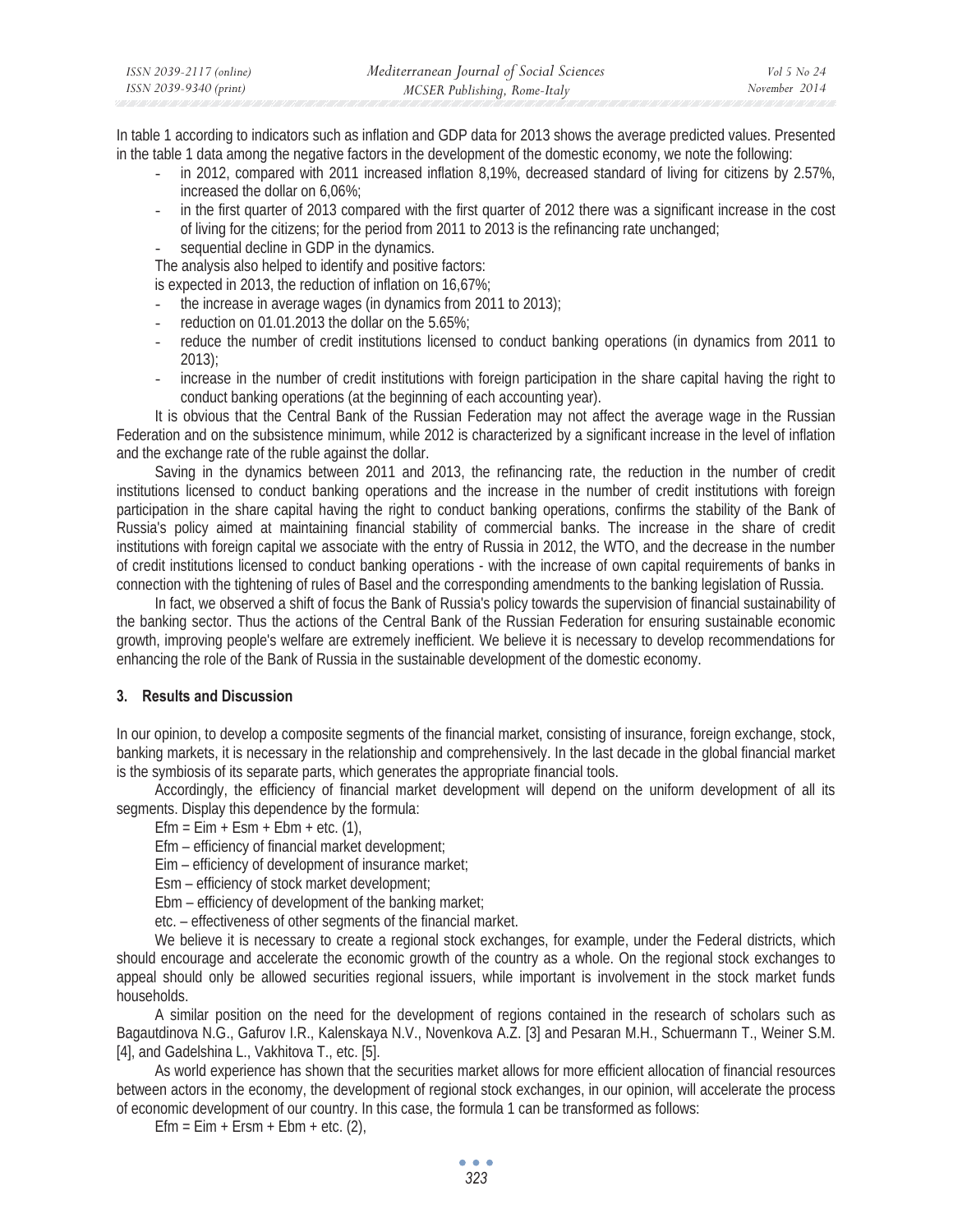| ISSN 2039-2117 (online) | Mediterranean Journal of Social Sciences | Vol 5 No 24   |
|-------------------------|------------------------------------------|---------------|
| ISSN 2039-9340 (print)  | MCSER Publishing, Rome-Italy             | November 2014 |

Ersm – efficiency of the development of the regional stock exchanges.

Kundukchyan R.M., Gaizatullin R.R., Zappartova Z.N. believe that development of the Russian financial system depends on the integration processes [6]. The mechanism of formation and functioning of regional stock market with regard to the integration processes display in figure 1.



**Figure 1.** The mechanism of formation and functioning of regional stock market on the example of the region of Russian Federation

The basis for electronic marketplaces will serve as the system of electronic public services (e-government). Businesses, financial authorities in the region who wish to raise capital through the issuance of securities, place a notice with detailed information about it on the appropriate section of the portal of public services. Households acquire the opportunity to familiarize themselves with relevant securities and, if desired, to buy them through this information system. Funds received from the placement of securities, in a subsequent act issuers.

The positive effect of ownership of securities has been implemented through the infrastructure established securities market, for example, information on shareholders ' meetings, dividend payments or percent of households and other investors receive from the professional participants of the securities market. Also provides the possibility of direct cooperation between investors and issuers to implement the rights provided valuable paper.

Measure the confidence of private investors in the financial market may be the creation of a system of insurance of investment similar to the state Corporation "Agency for deposits insurance", created in accordance with the Federal law dated 23.12.2003, #177-FZ "On insurance of deposits of individuals in banks of the Russian Federation within the limits of formation of the Deposit insurance system. This is analogous to the system of Deposit insurance premiums for the insurance of investment must come from professional participants of the financial market, retail investors. The creation of a system of insurance of investments as possible at the state level, and on the basis of self-regulating organizations in their respective segments of the financial market.

The stability and development of the national payment system should include the protection and sustainability of the ruble, as the ruble is an integral the main element, the unit of account within the payment system.



**Figure 2.** The proposed model is effective monetary policy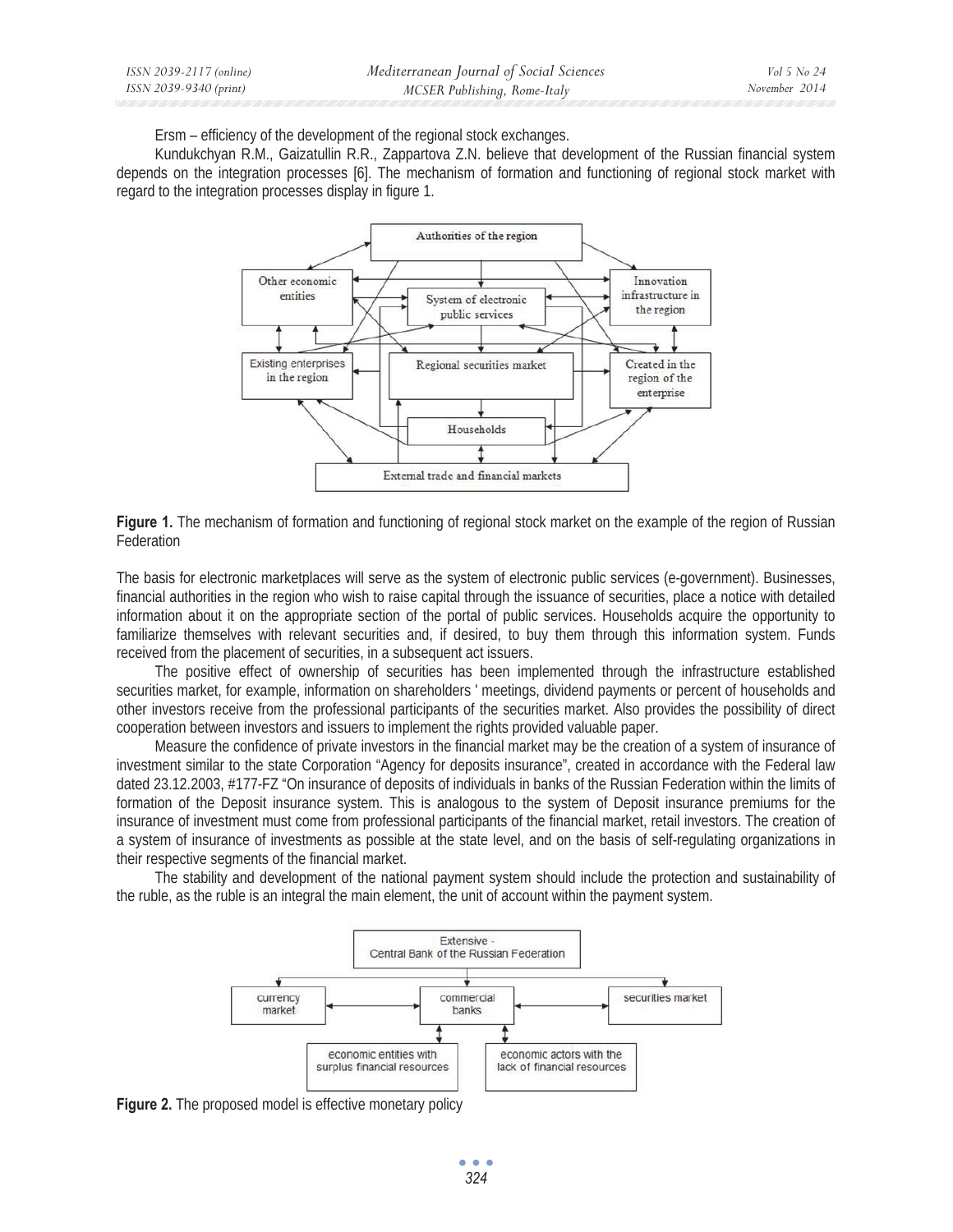The Bank Of Russia

Based on our analysis of table 1 data, will form a model of effective monetary policy of the Bank of Russia (see figure 2), focusing on meaningful, in our opinion, the operations of the Bank of Russia.

As we noted above, in recent years, the Central Bank of Russia monetary policy had a positive impact on the stability of the banking system of the country and strengthen the financial condition of commercial banks. At the same time, a large share of the credit products commercial banks implemented at higher interest rates exceeding the average rate of return across sectors of the economy, despite the low levels of inflation (about 6%) and a discount rate (8,25%). "Dear" loans do not promote economic growth, reduce welfare and profitability of business entities, while they improve the financial condition of commercial banks. Sami Ben Naceur, Mohammed M. Omran indicate the Effects of Bank regulations, competition and financial reforms on banks' performance [7].

### **4. Conclusion**

In the model of effective monetary policy of the Bank of Russia (figure 2) activities of the Bank of Russia in respect of commercial banks should be directed on:

the regulation, control and supervision of interest rate loan products of banks, for example, by setting limits on the level of margins of banks on credit operations, which is especially important in connection with an active parish in the domestic banking market to foreign banks (after Russia joins the WTO), credit products which are characterized by significantly lower interest rates compared with the national average. In this regard, significant is the point of view Horst Feldmann , according to which the liberalization of banking activities can qualitatively affect the social sphere, in particular, to reduce unemployment in the country [8];

- the adoption of measures under the terms and amounts of the operations of raising and allocation of financial resources by commercial banks, for example, when bringing the Bank Deposit in the amount of 1 million rubles for a period of 3 years, these funds may be posted only for a period not exceeding three years, which will reduce the financial risks for banks. These measures will help to meet the growing demands of Basel III;
- encourage lending to the real sector of the economy that is not associated with the directions of modernization of economy of Russia announced during the presidency D.A. Medvedev, for example, by reducing the requirements of compulsory redundancy according to credit transactions;
- promotion brokerage and trust operations of commercial banks on the stock market by differentiating the requirements of financial stability of banks engaged in traditional banking lending and brokerage operations on the stock market. When this dealer and investment operations of commercial banks should be reflected in the "standard" statements of banks;
- development of the market of derivative financial instruments in hedging transactions of commercial banks in the foreign exchange and stock markets [9, 10].

We believe that our proposed measures will improve the effectiveness of monetary policy by the Bank of Russia, namely to stimulate economic growth through accelerated cost-effective development of enterprises of the real sector of the economy [11], improve living standards, reduce inflation, improve the financial sustainability of the banking sector, will reduce the orientation of commercial banks for speculative purposes.

## **References**

- Ken B. Cyree, Mark D. Griffiths, Drew B. Winters, 2013. Federal Reserve financial crisis lending programs and bank stock returns. Journal of Banking & Finance, 37 (10): 3733-3992.
- Saktinil Roy, David M. Kemme, 2012. Causes of banking crises: Deregulation, credit booms and asset bubbles, then and now. International Review of Economics & Finance, 24: 270–294
- Bagautdinova N.G., Gafurov I.R., Kalenskaya N.V., Novenkova A.Z. The re-gional development strategy based on territorial marketing (the case of Russia) (2012) World Applied Sciences Journal 18 (Special Issue of Economics), pp. 179-184.
- Pesaran, M.H., Schuermann, T., Weiner, S.M. 2004. Modeling Regional In-terdependences Using a Global Error-Correcting Macroeconometric Model / Journal of Business and Economic Statistics 22 (2), pp. 129-162.
- Gadelshina L., Vakhitova T., Shikhalev A., Ullubi S. Foreign economic and interregional relations of the Russian Federation subjects (the case of The Tatarstan Republic): analysis and predictions // World Applied Sciences Journal 27 (7): 939-943, 2013.
- Kundukchyan R.M., Gaizatullin R.R., Zappartova Z.N. Russian Financial System and Integration Processes. Mediterranean Journal of Social Sciences. *Vol 5, No 18 (2014). http://www.mcser.org/journal/index.php/mjss/article/view/3645/3570*
- Sami Ben Naceur, Mohammed M. Omran. The effects of bank regulations, competition, and financial reforms on banks' performance. // Emerging Markets Review, Vol 12, No 1 (2011), pp.1-20.